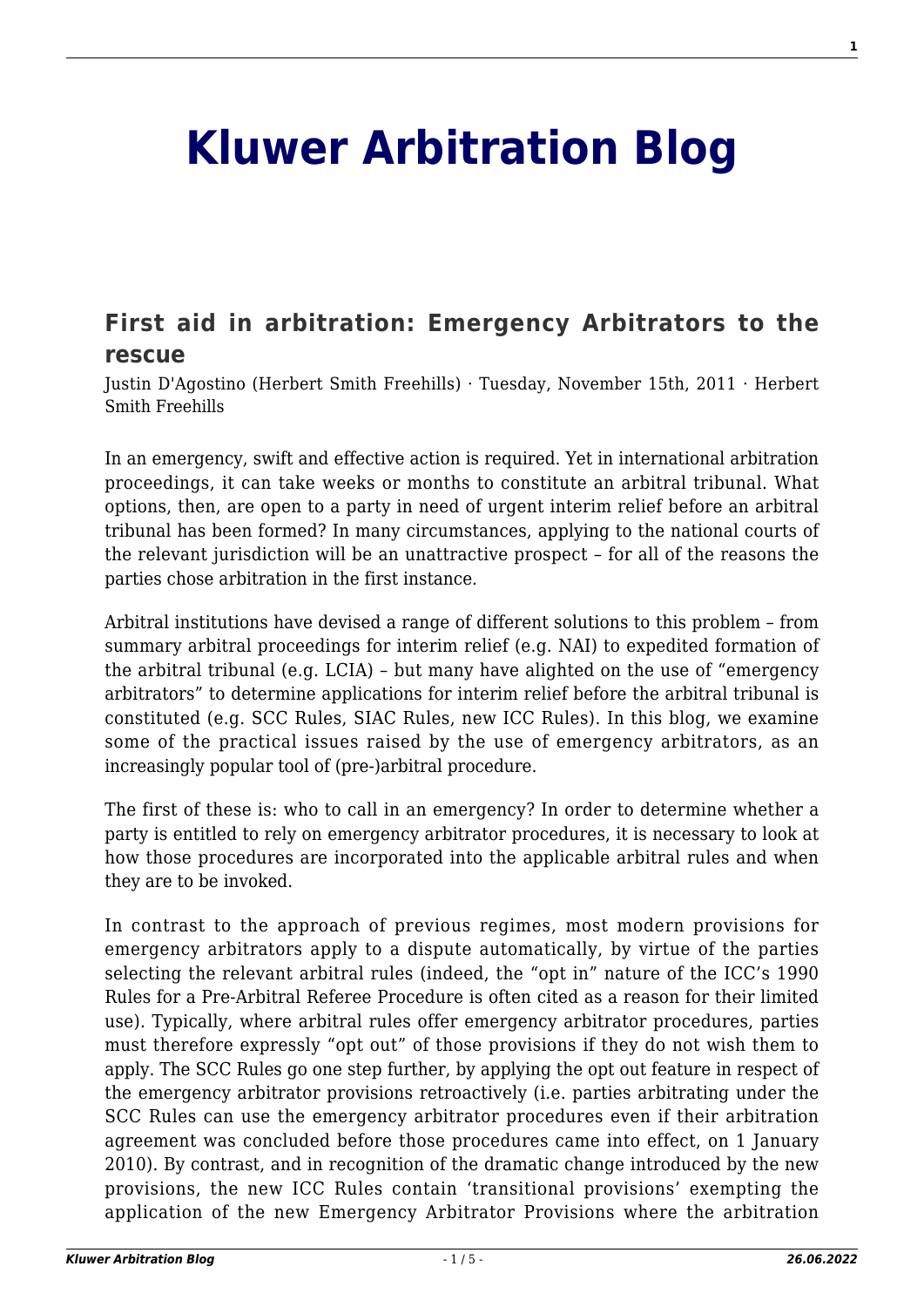agreement was concluded before the new Rules come into force (i.e. on 1 January 2012) (Article 29(6)(a) of the new ICC Rules). It is anticipated that this automatic inclusion / opt out formulation will encourage the uptake of emergency arbitrator procedures under the arbitral regimes in which they appear.

A divergence may be seen, however, in the approach of arbitral institutions at the stage at which parties may seek to invoke emergency arbitrator provisions. For example, under the rules of certain institutions, parties are required to submit a Notice of Arbitration before (or concurrently with) a request for emergency relief (e.g. Schedule 1(1) of the SIAC Rules). Others, in contrast, offer even greater flexibility, allowing a party to apply for interim relief before a Request for Arbitration has been filed (e.g. Appendix V, Article 1(6) of the new ICC Rules). However, in those instances, the party seeking interim relief is typically required to submit a Request for Arbitration within a certain time period after their application for relief, failing which the emergency arbitrator proceedings will be terminated.

Another issue of interest is the impact of emergency proceedings on the concurrent jurisdiction of a competent court or the arbitral tribunal. As for court proceedings, emergency arbitrator procedures are not envisaged to represent an exclusive remedy and, in general, the option of (or indeed submission to) those proceedings does not operate as a waiver of judicial authority over the matter. Indeed, certain arbitral rules expressly recognise the preservation of judicial remedies despite the availability of emergency arbitrator procedures (e.g. Article 29(7) of the new ICC Rules; Article 32(5) of the SCC Rules). However, the provisions of mandatory local law may curtail recourse to the courts where parties have an option to seek relief from another source (such as an emergency arbitrator). For example, under the English Arbitration Act (1996), the English courts will grant orders in support of arbitration "*if or to the extent that the arbitral tribunal, and any arbitral or other institution or person vested by the parties with power in that regard, has no power or is unable for the time being to act effectively*" (section 44(5) of the English Arbitration Act). (It is noted, however, that the qualification of "*unable…to act effectively*" may dilute the restrictive effect of this provision on the English courts' jurisdiction as a consequence of emergency arbitrator procedures.)

In respect of the arbitral tribunal, jurisdiction is entirely protected. Arbitral rules are clear that orders or awards of emergency arbitrators do not bind the subsequentlyconstituted arbitral tribunal, and that those tribunals are empowered to reconsider, modify, terminate or annul the order or award (e.g. Article 29(3) of the new ICC Rules; Schedule 1(7) of the SIAC Rules).

There are, however, important limitations on the interim relief emergency arbitrators are able to grant. For example, since the same principles of jurisdiction apply to emergency arbitrators as to the arbitral tribunal, they are not able to grant interim orders over third parties to the (eventual) arbitral proceedings. This rule is expressly recognised in the new ICC Rules, which state that the Emergency Arbitrator Provisions apply only to signatories to the arbitration agreement or their successors (Article 29(5) of the new ICC Rules). (It is noted that this particular provision also precludes the use of ICC emergency arbitrators in investor-state disputes.) In addition, *ex parte* applications – where the element of surprise is vital to their success – are not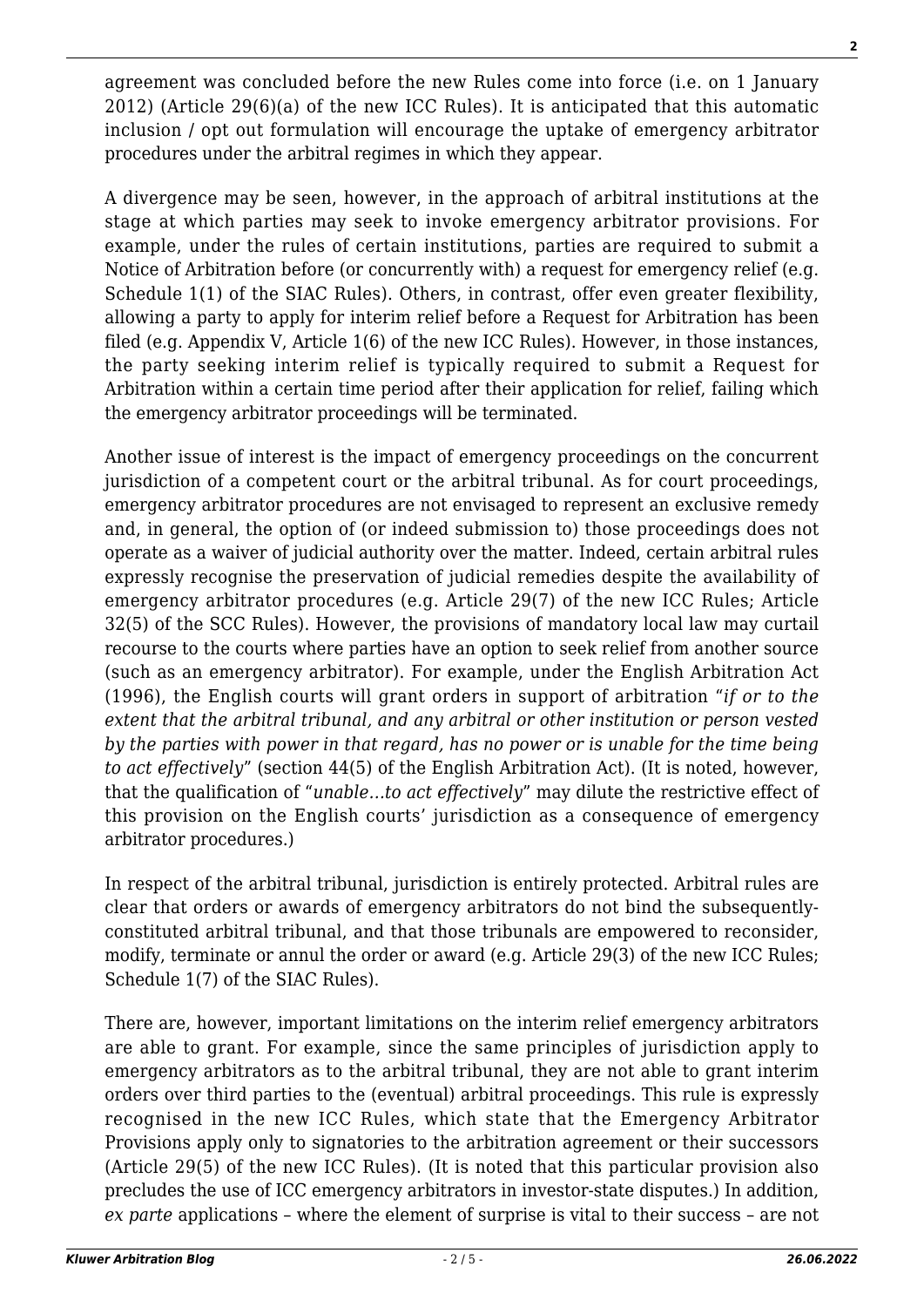suitable for submission to emergency arbitrators (e.g. Mareva or freezing injunctions). This important limitation on the powers of emergency arbitrators partly reflects the centrality to arbitration of the opportunity for each party to present its case, but also the draconian nature of *ex parte* orders, such that they ought to be reserved solely for the national courts.

As a side note, one concern that has been voiced in relation the powers of emergency arbitrators to grant interim relief in arbitral proceedings is the potential damage their orders may cause if wrongly granted against innocent parties. However, arbitral institutions go some way to addressing this concern by giving emergency arbitrators the power to require the applicant to provide "appropriate security" as a pre-condition for the granting of relief (e.g. Appendix V, Article 6(7) of the new ICC Rules).

Assuming that the basic threshold requirements have been met (e.g. standing, urgency, *prima facie* entitlement to the relief sought, threat of irreparable loss), and a party is awarded the relief it seeks, the next key issue that arises is enforcement: how may provisional measures ordered by an emergency arbitrator be enforced and what are the sanctions for non-compliance? The form of the relief granted by an emergency arbitrator varies across arbitral institutions: some require provisional measures to be granted as "orders" (e.g. Article 29(2) of the new ICC Rules), whilst others permit interim "awards" to be rendered (e.g. Schedule 1(6) of the SIAC Rules; Article 32(3) of the SCC Rules). However, questions remain regarding the applicability of national arbitration laws to pre-arbitral procedures and the extent to which courts will enforce orders or awards made by emergency arbitrators. Ultimately, this is likely to turn upon whether emergency arbitrators are deemed to be "arbitrators", for the purposes of arbitration legislation, granting relief in the course of "proceedings". Unfortunately, there is a paucity of case law with which to illuminate this question. However, a purposive approach – which recognises that the primary purpose of arbitration legislation is to respect the parties' agreement to arbitrate their disputes – would appear to lend support in favour of the enforcement of emergency arbitrators' orders and awards.

Separately, claims may lie in breach of contract where parties are required by the governing arbitral rules to give an undertaking to comply with the orders of emergency arbitrators (e.g. Article 29(2) of the new ICC Rules; Schedule 1(9) of the SIAC Rules; Appendix II, Article 9(3) of the SCC Rules). Accordingly, arbitral tribunals are empowered to reflect non-compliance with the orders of emergency arbitrators in the final Award of damages (e.g. Article 29(4) of the new ICC Rules). (Added incentives derive from provisions which allow arbitral tribunals to revisit an emergency arbitrator's decision about the costs of the emergency proceedings.)

In addition (and of greater practical effect than might, at first, be imagined), orders granted by emergency arbitrators are "morally binding" on the parties. Whilst it may be true that parties are less incentivised to comply with the orders of emergency arbitrators (on the basis that those arbitrators are usually prevented from sitting on the arbitral tribunal, and consequently the risk of adverse inferences from noncompliance may be perceived to be lessened), in practice, arbitral institutions report very high levels of voluntary compliance with those orders.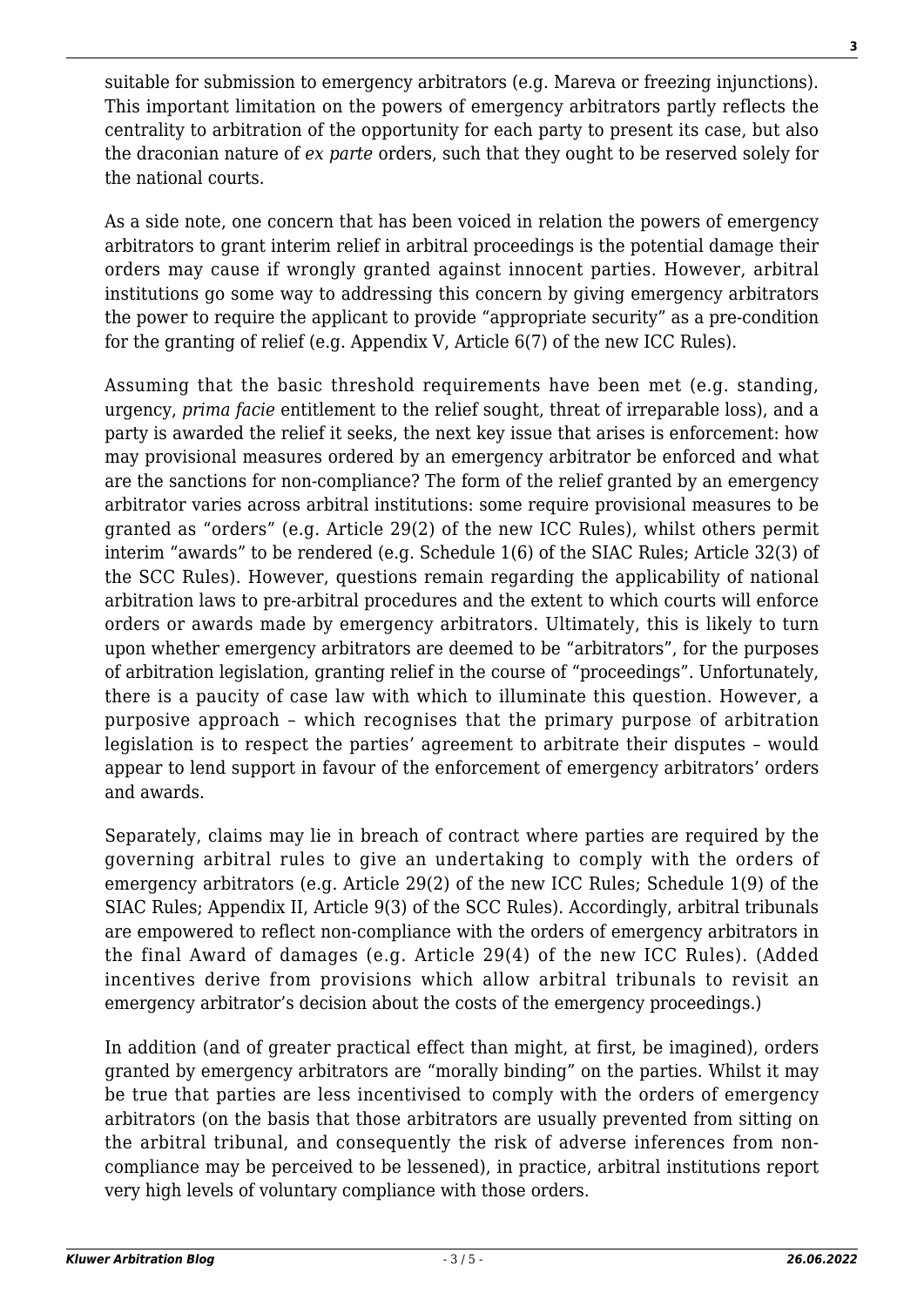As the rules of arbitral institutions evolve to reflect modern practice and respond to commercial pressures, there appears to be an increasing convergence in approaches to the provision of pre-arbitral emergency relief. Although there may be certain practical limitations on the operation and enforcement of these provisions, the ultimate aim of emergency arbitrator procedures is the same: to increase party autonomy and reduce the role of the courts in arbitral proceedings, taking arbitration one step further to becoming a one-stop shop for the comprehensive and effective resolution of disputes. The proven track record of parties who have deployed these procedures successfully to date is an encouraging sign of the utility of emergency arbitrators and a likely indicator of future trends. Those institutions whose rules are currently silent on the use of emergency arbitrators are bound to follow suit.

## **Justin D'Agostino and Ula Cartwright-Finch Herbert Smith**

*To make sure you do not miss out on regular updates from the Kluwer Arbitration Blog, please subscribe [here](http://arbitrationblog.kluwerarbitration.com/newsletter/). To submit a proposal for a blog post, please consult our [Editorial Guidelines.](http://arbitrationblog.kluwerarbitration.com/editorial-guidelines/)*

## **Profile Navigator and Relationship Indicator**

Offers 6,200+ data-driven arbitrator, expert witness and counsel profiles and the ability to explore relationships of 13,500+ arbitration practitioners and experts for potential conflicts of interest.

[Learn how](https://www.wolterskluwer.com/en/solutions/kluwerarbitration/practiceplus?utm_source=arbitrationblog&utm_medium=articleCTA&utm_campaign=article-banner) **[Kluwer Arbitration Practice Plus](https://www.wolterskluwer.com/en/solutions/kluwerarbitration/practiceplus?utm_source=arbitrationblog&utm_medium=articleCTA&utm_campaign=article-banner)** [can support you.](https://www.wolterskluwer.com/en/solutions/kluwerarbitration/practiceplus?utm_source=arbitrationblog&utm_medium=articleCTA&utm_campaign=article-banner)